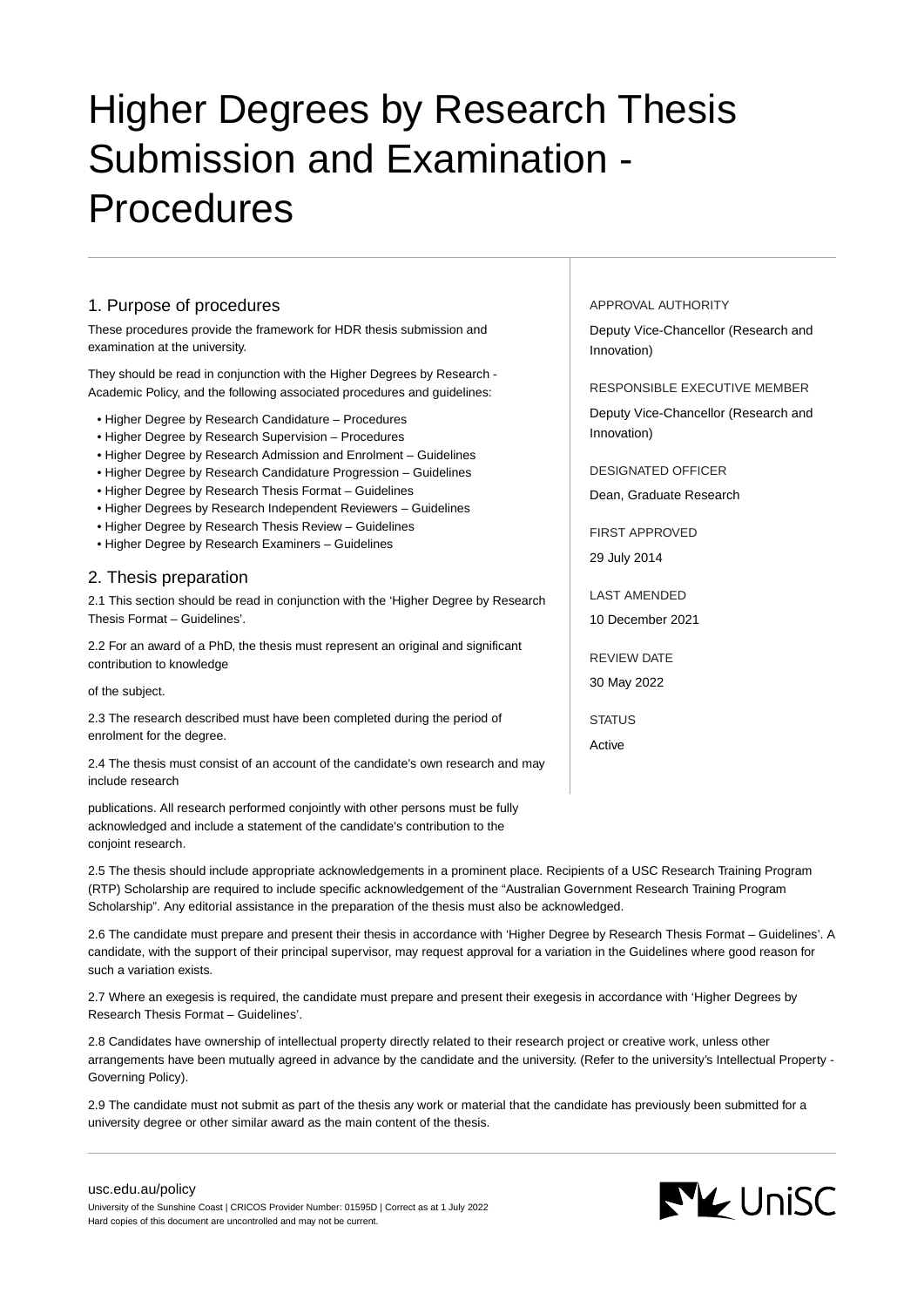# 3. Definitions

Please refer to the university's Glossary of Terms for policies and procedures. Terms and definitions identified below are specific to these procedures and are critical to its effectiveness:

Candidate means a person admitted to a Higher Degree Research (HDR) program at the university.

Candidature means duration of enrolment in a higher degree by research program. A Research student is considered to be a "candidate" for the higher degree by research program in which they are enrolled. All research and related work towards fulfilment of the requirements for a higher degree by research must be completed during enrolled candidature.

Creative work means an original product designed, created or constructed by a candidate during candidature derived from one or more of the creative arts including graphical and new media techniques.

Exegesis means a scholarly, critical commentary on the original creative work in dialogue with, and informing that original work or collection of works, resulting from research undertaken and produced during. The exegesis also includes explicit reference to the research methodologies employed in the creation of the original creative work.

Higher degree by research (HDR) means a supervised research program that requires original research in an area.

Principal Supervisor means a USC academic staff member who meets the criteria for and has been approved for registration as a USC Principal HDR supervisor. A registered principal supervisor may join an individual student's supervision panel as the student's principal supervisor or as a co-supervisor. Refer to the HDR Supervision – Procedures for a principal supervisor's roles and responsibilities.

Significant research component means a substantial research project undertaken with appropriate research methodology.

Thesis means an original substantial piece of scholarly writing resulting from research undertaken by a candidate and produced during candidature to meet the requirements of the degree.

## 4. Thesis Review and Feedback

4.1 This section should be read in conjunction with the 'Higher Degree by Research Independent Academic Reviews – Guidelines'.

4.2 The supervision panel provides feedback to students on sections of their thesis as agreed in their Progress Plans and Review (PPR). Any concerns regarding quality of the thesis or timeliness of thesis preparation will be recorded in the PPR.

4.3 Prior to submission of the thesis for external examination, the principal supervisor must arrange for:

(a) the thesis to be run through the university's plagiarism detection software; and

(b) an independent academic review of the thesis prior to submission for external examination. Refer to the 'Higher Degrees by Research Independent Academic Reviews – Guidelines' for further information about the thesis review.

4.4 At thesis submission, the principal supervisor will be required to declare that the above requirements have been met.

## 5. Examiner Nomination

5.1 The student must provide a minimum eight weeks' written notice of intention to submit a thesis or exegesis and creative work for examination to their principal supervisor using the notice of intention to submit form.

5.2 The principal supervisor, upon receipt of the notice of intention to submit form, discusses potential examiners with the candidate to ensure that only suitable examiners are nominated (the candidate must not be aware of the final nominated examiners). No later than three weeks after receipt of the notice of intention to submit, the principal supervisor submits to the Graduate Research School:

- (a) the notice of intention to submit form;
- (b) the examiner nomination form; and
- (c) a brief abstract of the thesis.

5.3 The information provided to examiners on initial contact by the principal supervisor and prior to approval of examiners by the Dean, Graduate Research should include:

(a) the topic or title of the thesis;

- (b) the degree for which the candidate is submitting the thesis;
- (c) the planned submission date;
- (d) the length of time available for the examination of the thesis; and
- (e) reference to relevant USC procedures for examination.



#### [usc.edu.au/policy](https://www.usc.edu.au/policy)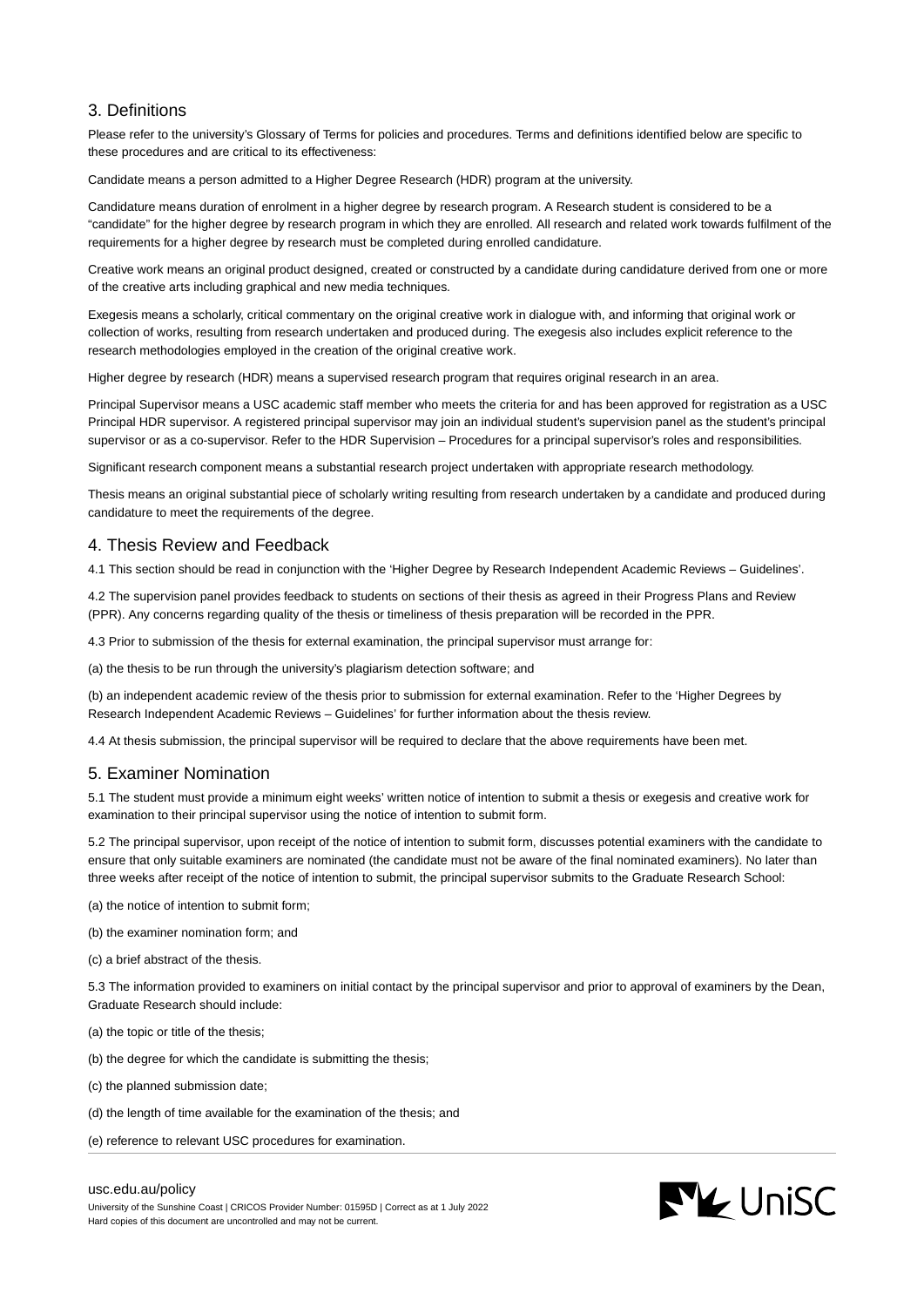5.4 The principal supervisor nominates examiners to the Dean, Graduate Research, who approves a panel of potential examiners. On submission of examiner nomination to the Dean, Graduate Research, the principal supervisor ceases communication with the nominated examiners. Subsequent communication relating to the examination is undertaken by the Graduate Research School.

An examination panel will consist of:

| Panel role                              | Number appointed                                                                                               | Description                                                                                                                                                                                                                                                                |
|-----------------------------------------|----------------------------------------------------------------------------------------------------------------|----------------------------------------------------------------------------------------------------------------------------------------------------------------------------------------------------------------------------------------------------------------------------|
| Chairperson of the<br>examination panel | Normally an academic staff<br>member of this university with<br>appropriate expertise in the<br>research area. |                                                                                                                                                                                                                                                                            |
|                                         | Must not be or have been a<br>member of the candidate's<br>supervision panel.                                  |                                                                                                                                                                                                                                                                            |
|                                         | The Chairperson does not have an<br>examiner role.                                                             |                                                                                                                                                                                                                                                                            |
| External examiners                      | $2$ to $3$                                                                                                     | Examiners hold a doctoral degree (or equivalent research experience),<br>and must be an active researcher in the relevant discipline, as<br>demonstrated by relevant and recent research publications.                                                                     |
|                                         |                                                                                                                | Examiners may not be members of the staff of this university (including<br>adjunct appointments), nor have been a member of staff of this<br>university within the past 5 years.                                                                                           |
|                                         |                                                                                                                | A candidate's supervisors may not be examiners. Any persons<br>acknowledged in the thesis as making a contribution to the work may not<br>be appointed as an examiner.                                                                                                     |
| Reserve examiner(s)                     | At least 1                                                                                                     | Meets the requirements of an external examiner as outlined above.                                                                                                                                                                                                          |
|                                         |                                                                                                                | A reserve examiner may be called upon by the Dean, Graduate<br>Research to fulfil the role of examiner (in the event that any of the<br>originally nominated examiners are unavailable), or should an additional<br>or adjudication examiner be required (see Section 7.4) |

5.5 Members of the examination panel are invited by the Graduate Research School on behalf of the Dean, Graduate Research. Invited examiners respond via the form provided.

5.5.1 When a thesis requires examination under obligations of confidentiality, the external examiners are required to sign and return a Confidentiality Agreement in addition to the examiner acceptance form provided.

5.6 The examination is a confidential process. Candidates are not advised of the identity of their examiners until the end of the examination process, and only if the examiner has indicated that their identity may be made available. Members of the examination panel may not normally consult with one another. An examiner wishing to enter into dialogue with another examiner, should direct any questions to the Dean, Graduate Research via the Graduate Research School. An examiner may not communicate with the candidate or a member of their supervision panel.

## 6. Submission of thesis for examination

6.1 A candidate is required to lodge one (1) electronic PDF version of the thesis (except where grant funding restrictions prohibit electronic submission of the thesis) and the completed 'Higher Degree by Research Thesis Submission Form'.

6.2 Submission is to be made to the Graduate Research School by the date on the notice of intention to submit form and by the thesis submission milestone date. Where the candidate has been given permission to submit their thesis in a form outside standard requirements for their HDR, the candidate must comply with the directions of the Dean, Graduate Research regarding the material to be presented for examination.

6.5 In the event that the supervision panel does not provide the required related thesis submission documents within two weeks of any due date, or if the principal supervisor declines to support the examination of the thesis or exegesis and creative work, the Dean,

# **NV** UniSC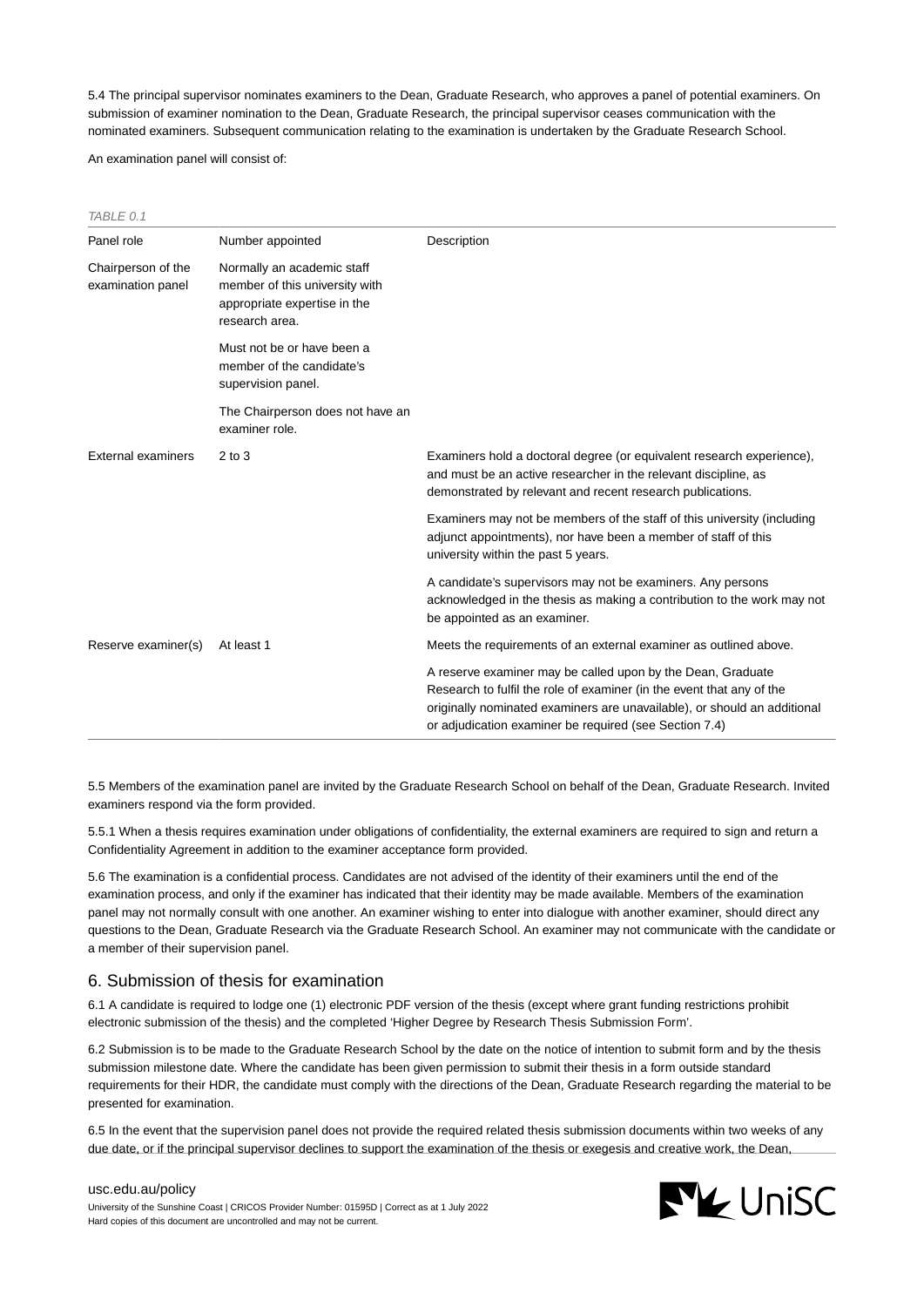Graduate Research will determine whether the thesis or exegesis and creative work will be accepted for examination and if required, identify an appropriate examination panel. In making the determination, the Dean, Graduate Research may seek written or oral representations from the candidate, the supervisors and may seek information from any other sources.

6.5.1 If the Dean, Graduate Research, determines that the thesis or exegesis and creative work may not be submitted for examination, the Graduate Research School will advise the candidate in writing of the decision, the reasons for the decision and, where appropriate, any actions that the candidate needs to take in order that the thesis or exegesis and creative work may be made ready for examination.

6.6 Candidates cover the cost of any final printed and bound copies of the thesis to keep as personal copies.

6.7 The Graduate Research School covers the cost of examiners honorarium payments.

6.8 Enrolment is suspended when the thesis or exegesis (and creative work) is submitted. If the candidate has been in receipt of a scholarship, the Graduate Research School advises Financial Services to cease stipend payments (in accordance with the relevant scholarship conditions booklet).

6.9 The Graduate Research School confirms the candidate has successfully completed any coursework requirements, conditions and milestones of their candidature, as described in the Higher Degrees by Research – Academic Policy and other associated procedures.

## 7. Examination

7.1 The Graduate Research School provides members of the examination panel with:

(a) an electronic copy of the thesis (or exegesis and creative artefact);

(b) a copy of the Thesis Revisions Summary Reports (in the case of revised thesis submission);

(c) Higher Degree by Research Thesis Examiners – Guidelines;

(d) Higher Degree by Research Thesis Format – Guidelines;

(e) Examiners' Report Forms; and

(f) Examiner Payment Form.

7.2 Each examiner must submit to the Graduate Research School a concise written report on the thesis and must recommend one of the following:

| TABLE 0.3            |                                                 |                                                                                                                                                                                                                |  |
|----------------------|-------------------------------------------------|----------------------------------------------------------------------------------------------------------------------------------------------------------------------------------------------------------------|--|
| Possible<br>outcomes |                                                 |                                                                                                                                                                                                                |  |
| (a)                  | Award                                           | The thesis be accepted as satisfactory and the candidate awarded the degree.                                                                                                                                   |  |
| (b)                  | Award with revisions                            | The thesis be accepted as satisfactory and the candidate awarded the degree,<br>subject to revisions as listed being made by the candidate to the satisfaction of the<br>Chairperson of the examination panel. |  |
| (c)                  | Revise and resubmit for<br>external examination | The thesis in its present form is not satisfactory and further work as described in the<br>examiner's reports is required. The revised thesis should be subject to<br>re-examination.                          |  |
| (d)                  | Non-Award                                       | The thesis does not merit the award of the degree and does not demonstrate<br>sufficient merit to warrant resubmission. The thesis be rejected, and the degree not<br>awarded.                                 |  |
| (e)                  | [For doctoral examinations<br>only]             | The candidate be admitted to the award for an appropriate alternative degree at the<br>master level (with revisions as listed being made by the candidate to the satisfaction                                  |  |
|                      | Non-Award doctoral, award<br>master             | of the Chairperson of the examination panel).                                                                                                                                                                  |  |

7.3 Examiners are requested to return their examiner's report to the Graduate Research School within 4 weeks for a Masters degree examination and 6 weeks for a PhD examination.

The workflow for late examiner's is outlined in table 0.5:

## [usc.edu.au/policy](https://www.usc.edu.au/policy)

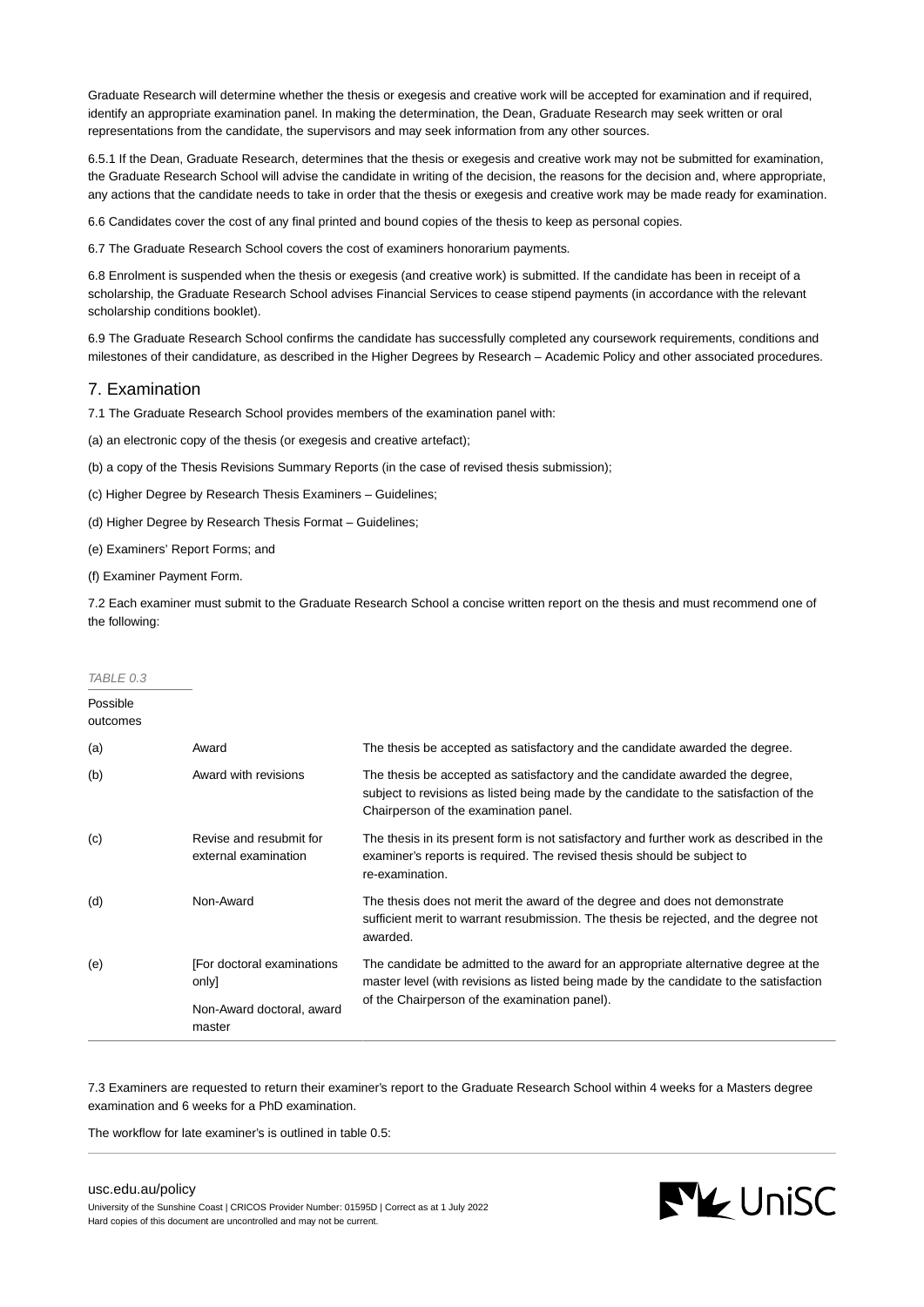TABLE 0.4

|                                        | Action taken                                                                                                                                                                                                                                             |
|----------------------------------------|----------------------------------------------------------------------------------------------------------------------------------------------------------------------------------------------------------------------------------------------------------|
| 2 weeks before due<br>date:            | 2 weeks prior to the due date, the Graduate Research School emails a reminder to the examiner of the<br>upcoming due date.                                                                                                                               |
| On due date:                           | If no report is received by the due date, the Graduate Research School advises Dean, Graduate Research<br>who makes a determination on how to proceed with the examination.                                                                              |
|                                        | The Graduate Research School communicates the delay to the principal supervisor who in turn advises the<br>candidate.                                                                                                                                    |
| Upon receipt of advice<br>from the RDC | If it is agreed that the report will be unacceptably delayed, upon direction from the Dean, Graduate Research,<br>the Graduate Research School advises the examiner that their services are no longer required and requests<br>the return of the thesis. |
| from the RDC                           | Upon receipt of advice The Graduate Research School invites the reserve examiner to examine the thesis.                                                                                                                                                  |

7.4 Upon receipt of the examiners reports, the Dean, Graduate Research determines the outcome of the examination as one of the options described in Section 7.2.

7.4.1 Where there is substantial disagreement between the external examiners, the Dean, Graduate Research, may seek input from the Chairperson of Examiners, or may request that an additional external examiner be appointed to examine the thesis.

7.4.2 If the Dean, Graduate Research determines an additional examination of the thesis, the Graduate Research School will invite the reserve examiner (in accordance with Section 5.4) who will examine the thesis and provide an additional report for the Dean, Graduate Research to consider.

7.4.3 In the case of referral to an additional external examiner, the Graduate Research School provides an update to the relevant principal supervisor to explain the delay to the final examination outcome. The principal supervisor is responsible for notifying the candidate.

7.5 The Graduate Research School provides the final examination outcome advice to the Chairperson of Examiners and the principal supervisor in the first instance, including any fee implications for period of revisions. This practice allows the principal supervisor time to consider the examiner's reports and to advise the candidate and other supervision panel members directly.

## 8. Additional requirements for HDR Creative Arts submission and examination

8.1 For candidates producing non-print creative work as part of a higher degree by research, additional submission requirements are described in this section. Such candidates are required to submit for examination, creative work which is examined in conjunction with an appropriate exhibition (or recording of an exhibition), and an exegesis.

8.2 A candidate must advise the Graduate Research School of the date of their final exhibition and submit the relevant 'Notice of Intention to Submit Form', stipulating dates, times and locations of exhibition/s, two months prior to the first exhibition date. In cases where there is to be more than one exhibition, candidates must include a listing of all exhibition dates.

8.3 Prior to the exhibition/s, candidates submit the 'Exhibition Approval Form' to the Graduate Research School, signed by their principal supervisor and Head of enrolling unit or delegate. This form demonstrates that the principal supervisor and Head of enrolling unit or delegate agree that the creative work is ready for exhibition.

8.4 With respect to the exhibition of the creative work, the examiners are invited, but not required, to attend the exhibition.

8.5 The exegesis, exhibition recording(s) and digital copy of the creative work must be submitted within three months of the final exhibition.

8.6 The candidate is required to lodge:

(a) a digital version of the examinable creative work/s and the exegesis for examination (or soft-bound copies where a digital version is not possible, one for each of the examiners nominated plus a university copy);

(b) a recording of the exhibition of the creative work (where appropriate); and

(c) a completed 'Higher Degree by Research Thesis Submission Form'.

#### [usc.edu.au/policy](https://www.usc.edu.au/policy)

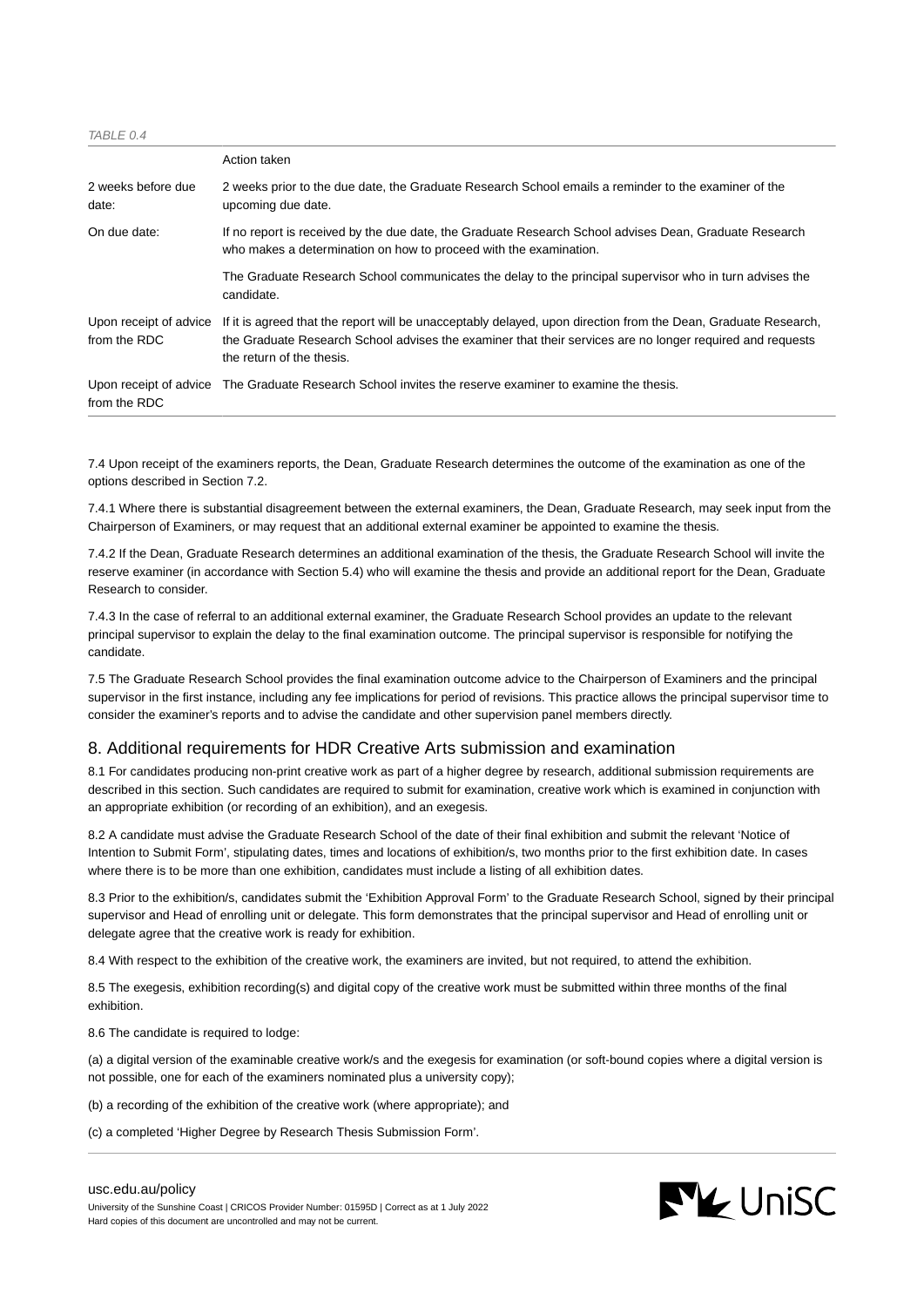8.7 Submission is to be made to the Graduate Research School by the agreed thesis completion date. Where the candidate has been given permission to submit their thesis in a form other than a printed volume, the candidate must comply with the directions of the Dean, Graduate Research regarding the material to be presented for examination.

8.8 At the conclusion of examination, prior to awarding of degree, candidates must submit final exegesis to the USC Research Bank in a manner and form to be prescribed by the Director, Library Services, and must provide the principal supervisor with a copy of the final exegesis. Candidates may apply for "restricted access" to ensure the exegesis is kept only for university records purposes and not to display the exegesis to the public. Applications for restricted access should be made in writing to the Dean, Graduate Research prior to the conclusion of the examination process.

## 9. Submission of a revised thesis for award

9.1 For examination outcome b) (Accept with revisions) a candidate and their supervision panel are permitted to have one initial conversation with the Chair of Examiners to discuss and set expectations regarding revisions. The candidate will be permitted to amend and submit a revised thesis or creative work and exegesis for Chairperson of Examiner's review once only. The revised thesis must be submitted within three months of advice of the examination outcome.

9.2 The candidate is required to lodge to the Graduate Research School:

TABLE  $0.5$ Qty **Items required for submission: Qty** Items required for submission: Electronic .pdf version of the revised thesis or exegesis Electronic .doc version of the revised thesis or exegesis with Tracked Changes visible Completed 'Higher Degree by Research Revised Thesis Submission Approval Form' Thesis Revisions Summary Report (1 report for each examiner)

9.3 The Graduate Research School liaises with the Chairperson of Examiners to arrange review of the revised thesis.

9.4 The Dean, Graduate Research, is the approving authority to accept a revised thesis as satisfactory for award. If the Dean, Graduate Research does not consider that the revised thesis satisfactorily responds to the original examiners' comments, specific advice on further responses required will be provided to the principal supervisor, who will liaise with the candidate.

## 10. Submission of revised thesis for re-examination

10.1 For examination outcome c) (revise and resubmit for external examination) a candidate will be permitted to amend and resubmit a thesis or creative work and exegesis for examination for award of the degree once only. The revised thesis must be submitted to the Graduate Research School within 6 months of advice of the examination outcome.

10.2 If the candidate is an international student, the requirement for the candidate to be re-enrolled in order to revise their thesis and resubmit for examination has implications for the student's visa status. International Office must be informed of the candidate's situation. International Office consults with the Department of Home Affairs and the candidate, the outcome being a decision on whether the candidate is permitted to remain in the country for the necessary additional period.

10.3 The candidate is required to lodge:

#### TABLE 0.6

Electronic .pdf version of the thesis or exegesis

Electronic .doc version of the thesis or exegesis with Tracked Changes visible

Completed 'Higher Degree by Research Revised Thesis Submission External Examination Form

Thesis Revisions Summary Report (1 report for each examiner)

10.4 A thesis sent for re-examination will be sent to the original examiners, providing they are willing to re-examine the thesis.



Qty **Items required for submission:**  $\qquad \qquad$  Items required for submission: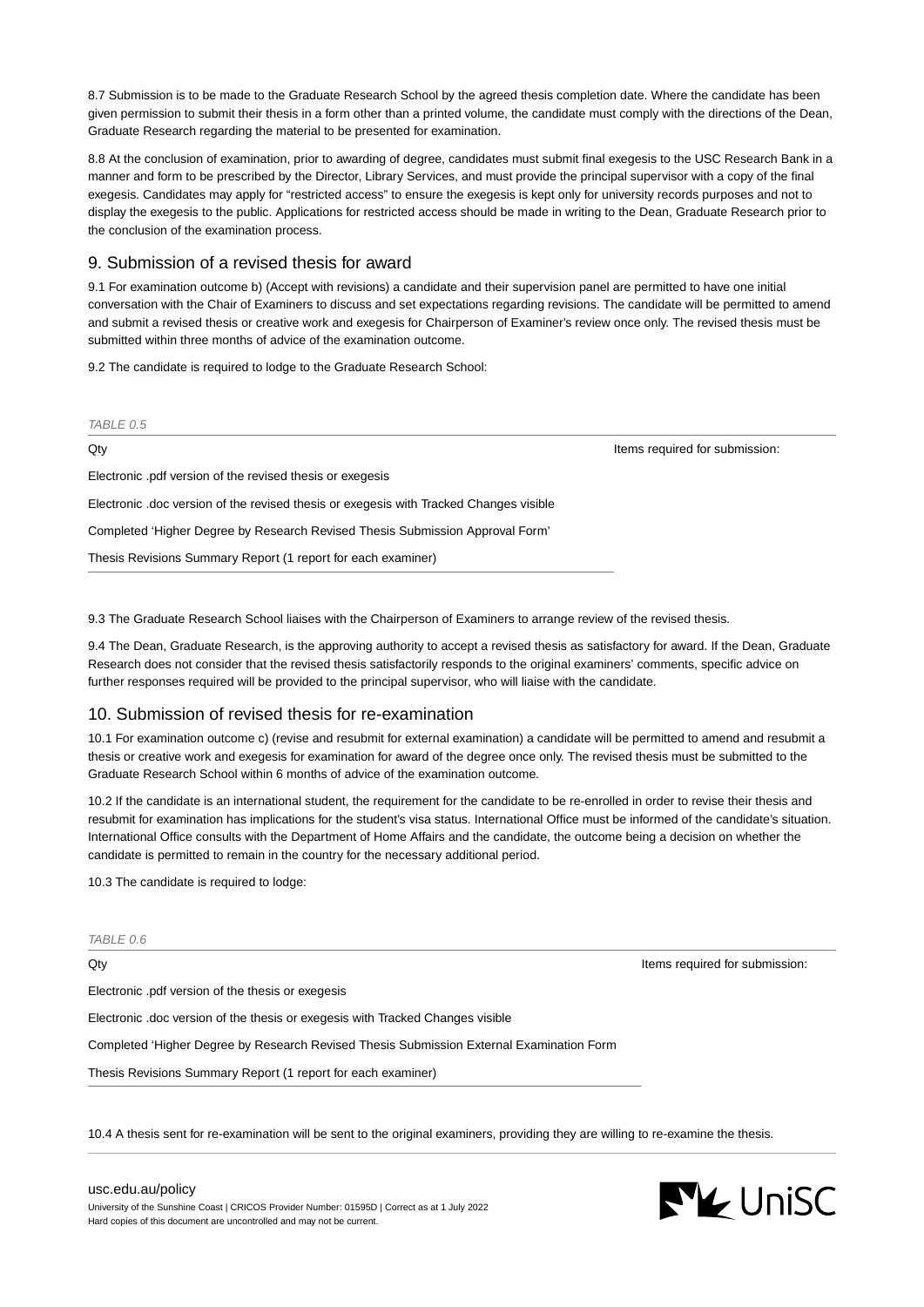10.4.1 The Graduate Research School will contact the original examiners on behalf of the Dean, Graduate Research and invite them to re-examine the thesis. The invitation will be issued 8 weeks prior to the due date of the thesis submission.

10.4.2 If they are unavailable, the principal supervisor will be asked to nominate new examiners for approval by the Dean, Graduate Research. If the principal supervisor has not nominated new examiners within one month of the thesis submission due date, the Dean, Graduate Research will identify new examiners.

10.5 The thesis examination process outlined in Section 6 is followed, with examination outcomes as per Section 7.2, with the exclusion of outcome (c), as a thesis can only be re-examined once.

# 11. Finalisation of successful candidature

11.1 The Graduate Research School sends advice of 'Finalisation of Thesis Examination' to the candidate which includes instructions for the following steps to finalise candidature.

11.2 At the conclusion of examination, prior to award of the degree, candidates must:

11.2.1 submit their final thesis to the USC Research Bank in a manner and form to be prescribed by the Director, Library Services, and must provide the principal supervisor with a copy of the final thesis.

11.2.1.1 In the case of a thesis that includes published works or works that are subject to copyright or patent or similar intellectual property restrictions, the candidate must lodge with the thesis a copy of any contract or formal agreement or legal instrument that binds the candidate or the university with respect to those works.

11.2.1.2 The copy of the thesis lodged with the university Library will be available to any person for consultation or copying unless, on the application of the candidate concerned, the Dean, Graduate Research, determines that it will not be made available without the written consent of the author for a period which must not exceed 52 weeks or unless prohibited by any restrictions required by any legally enforceable instrument lodged by the candidate.

11.2.2 return all USC equipment to the relevant department (e.g. USC laptop and associated equipment to be returned to IT Services).

11.2.3 ensure all outstanding fees and charges have been resolved.

11.3 Candidature ends when the final thesis is successfully submitted to the USC Research Bank and all USC equipment has been returned and any outstanding fees and charges have been resolved.

# 12. Conferral of award

12.1 The Graduate Research School sends the 'Recommendation of Admission to the Degree' and a copy of 'Recommendation to Confer Form' to the secretary of Academic Board with copies to Student Services and Engagement. On receipt of the correspondence, Student Services and Engagement updates the student's academic record to indicate that the candidate has been awarded a Pass grade for their thesis. The Secretary, Academic Board administers the process for conferral of the award.

12.2 The Academic Board, or the Chairperson acting on behalf of the Board, considers recommendations on admission to degrees and conferral of awards from the Dean, Graduate Research. When the Academic Board has approved the recommendations on the conferral of awards from the Dean, Graduate Research the Secretary, Academic Board advises the Graduate Research School and Student Services and Engagement of this decision.

12.3 Student Services and Engagement prepares and sends a letter to the graduand officially informing them of the conferral of the award, inviting the graduand to participate in the next graduation ceremony, and, where appropriate, informing the graduand that they are entitled to use the title of Doctor.

# 13. Grievances

13.1 Candidates who can demonstrate grounds to appeal a decision by the Dean, Graduate Research, may access the Student Grievance Resolution – Governing Policy, via Step 3 of the Student Review and Appeals – Procedures.

END